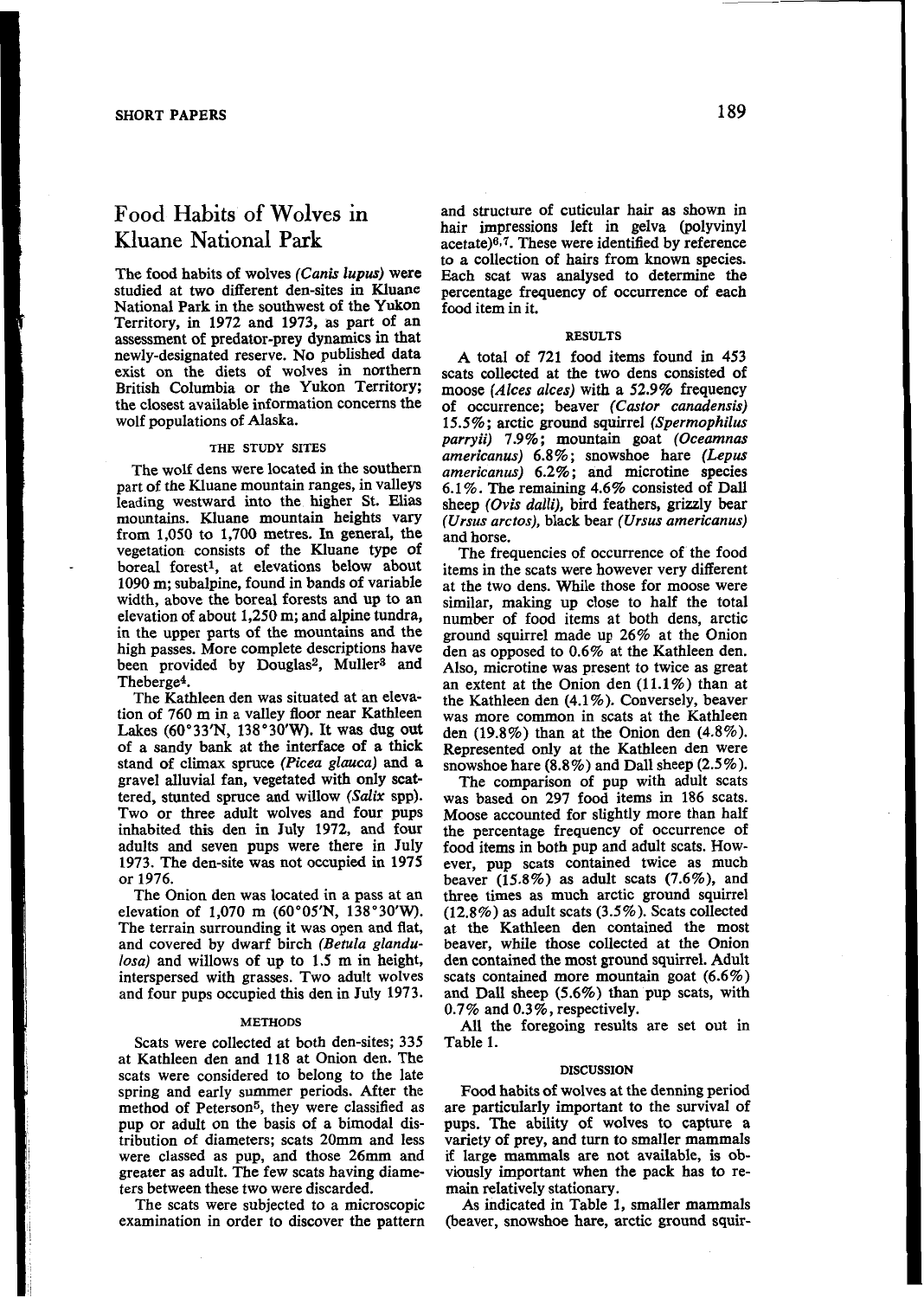|                                | <b>Numbers</b><br>οf<br>scats | <b>Numbers</b><br>Οf<br>food items | Percentage occurrences of food items |               |                                |                                                   |                  |                                |                             |              |
|--------------------------------|-------------------------------|------------------------------------|--------------------------------------|---------------|--------------------------------|---------------------------------------------------|------------------|--------------------------------|-----------------------------|--------------|
|                                |                               |                                    | <b>MOOSE</b>                         | <b>BEAVER</b> | <b>SNOWSHOE</b><br><b>HARE</b> | <b>ARCTIC</b><br><b>GROUND</b><br><b>SQUIRREL</b> | <b>MICROTINE</b> | <b>MOUNTAIN</b><br><b>GOAT</b> | <b>DALL</b><br><b>SHEEP</b> | <b>OTHER</b> |
| <b>Adult</b>                   |                               |                                    |                                      |               |                                |                                                   |                  |                                |                             |              |
| Kathleen den                   | 104                           | 168                                | 55.4                                 | 8.9           | 11.9                           | 0.6                                               | 8.3              | 4.2                            | 6.6                         | 4.2          |
| Onion den                      | 17                            | 30                                 | 46.6                                 |               |                                | 20.0                                              | 13.3             | 20.0                           |                             |              |
| <b>TOTALS/MEANS</b>            | 121                           | 198                                | 54.0                                 | 7.6           | 10.1                           | 3.5                                               | 9.1              | 6.6                            | 5.6                         | 3.5          |
| Pup                            |                               |                                    |                                      |               |                                |                                                   |                  |                                |                             |              |
| Kathleen den                   | 115                           | 171                                | 60.2                                 | 23.3          | 10.5                           | 1.2                                               | 1.7              | 1.2                            | 0.6                         | 1.2          |
| Onion den                      | 71                            | 126                                | 53.2                                 | 5.6           |                                | 28.6                                              | 10.3             |                                |                             | 2.4          |
| TOTALS/MEANS                   | 186                           | 297                                | 57.2                                 | 15.8          | 6.1                            | 12.8                                              | 5.4              | 0.7                            | 0.3                         | 1.7          |
| Adult, pup and<br>intermediate |                               |                                    |                                      |               |                                |                                                   |                  |                                |                             |              |
| Kathleen den                   | 335                           | 513                                | 54.6                                 | 18.8          | 8.8                            | 0.6                                               | 4.1              | 7.0                            | 2.5                         | 2.6          |
| Onion den                      | 118                           | 208                                | 49.0                                 | 4.8           |                                | 26.0                                              | 11.1             | 6.3                            |                             | 2.9          |
| TOTALS/MEANS                   | 453                           | 721                                | 52.9                                 | 15.5          | 6.2                            | 7.9                                               | 6.1              | 6.8                            | 1.8                         | 2.6          |

**TABLE 1. Comparison of** results obtained **at** the two den-sites.